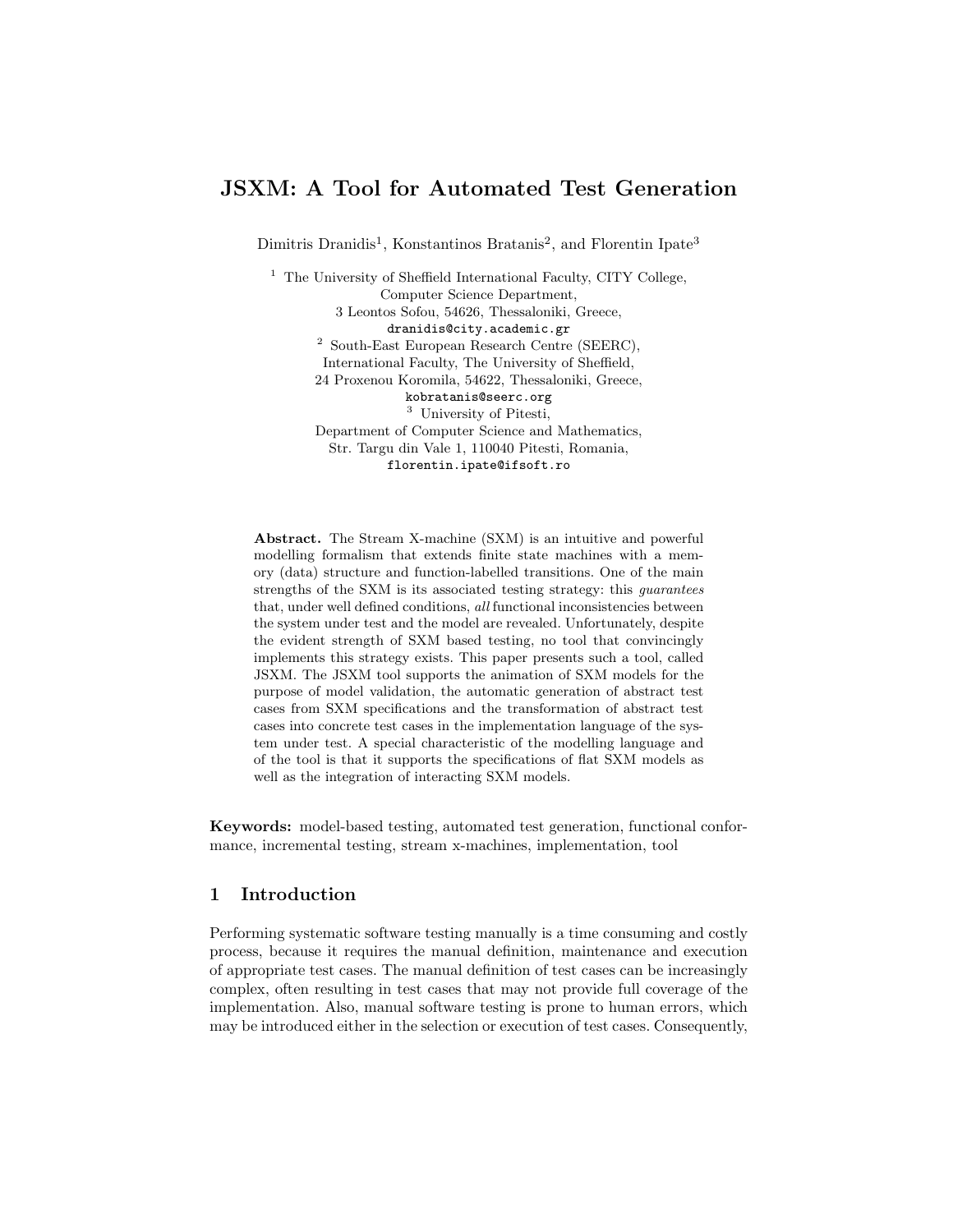there is a clear need for automating software testing. The automation increases the reliability of the software testing process, because there is minimum human involvement in the generation and the execution of test cases.

One approach to the automation of software testing is model-based testing (MBT). MBT enables the automatic generation of test cases using models that specify the expected behaviour of the implementation under test (IUT). If MBT relies on a formalism for behavioural modelling and test case generation, various properties can be guaranteed for the IUT, such as functional conformance. One of the popular approaches to MBT is based on state-based descriptions, which are typically used to model the control flow of a system.

Stream X-machine (SXM) [9] is a state-based formalism capable of modelling both the data and the control of a system. SXMs are special instances of the X-machines introduced by Eilenberg [8]. SXMs extend finite state machines by incorporating memory and processing functions instead of simple labels. The powerful modelling capabilities of SXMs have been used in a number of research projects, such as the EURACE, SUMO and Epitheleome  $Project<sup>1</sup>$ , for the simulation of cellular and social systems. Furthermore, SXMs have the significant advantage of offering a testing method [12, 9] that, under certain design-for-test conditions, ensures the conformance of an IUT to its specification.

Although there have been several improvements to the SXM testing method with the aim to relax the design-for-test conditions [11, 13], there exists no tool that demonstrates the practical benefits of the method. The small number of existing tools [16, 17, 15] are concerned with the modelling and the animation of SXM models, but not with the use of SXMs for automated software testing.

In this paper, we present JSXM, a new (and, to the best of our knowledge, the only existing) suite of tools that supports automated model-based test generation using SXMs. JSXM supports animation of SXM models, model-based test generation and test transformation. The test generation is based on the SXM testing method and, given an SXM model, it generates a set of test cases in XML format, which are independent of the programming language of the implementation. Test transformation is used for transforming the general test cases to concrete test cases in the underlying technology of the implementation. Currently, a JUnit transformer is available , which generates JUnit test cases.

The rest of the paper is organised as follows. Section 2 presents the SXM formalism and Section 3 the SXM testing method and the improvements of the method to relax the design-for-test conditions. Section 4 presents JSXM and describes how the SXM testing method has been implemented. Section 5 discusses the evaluation of JSXM in terms of effectiveness of the generated test cases, efficiency of the test generation process and the validation of JSXM in existing applications. Section 6 outlines the existing related tools for SXMs. Finally, Section 7 concludes the paper and presents some future directions.

<sup>&</sup>lt;sup>1</sup> http://www.flame.ac.uk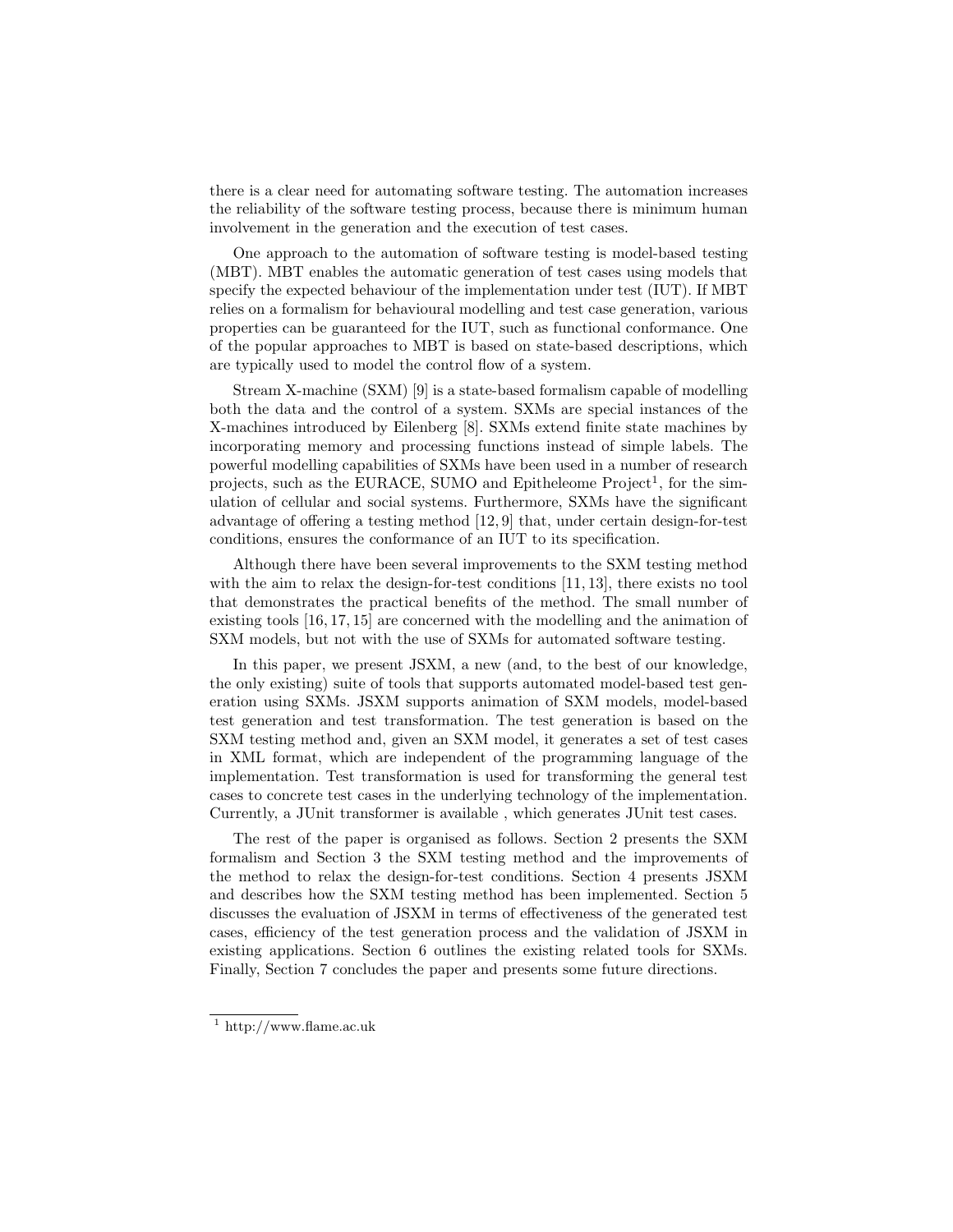# 2 Stream X-Machines

A Stream X-machine [9] is a computational state-based model capable of modelling both the data and the control of a system. SXMs extend finite state machines with two important additions: (a) the machine has some internal storage, called memory; and (b) the transition labels are not simple symbols, but processing functions that represent basic operations that the machine can perform. A processing function processes inputs from an input stream and produces outputs on an output stream while it may also change the value of the memory.

**Definition 1.** An SXM is a tuple  $Z = (\Sigma, \Gamma, Q, M, \Phi, F, q_0, m_0)$  where:

- $\Sigma$  is a finite set of input symbols and  $\Gamma$  is a finite set of output symbols;
- $Q$  is a finite set of states;
- $M$  is a (possibly) infinite set called memory;
- $-$  Φ is a finite set of partial functions  $\phi$  (called processing functions) that map memory-input pairs to output-memory pairs,  $\phi : M \times \Sigma \to \Gamma \times M$ ;
- F is the next-state partial function,  $F: Q \times \Phi \to Q$ ;
- $q_0 \in Q$  and  $m_0 \in M$  are the initial state and initial memory respectively.

An SXM is usually graphically represented by the state diagram of its associated finite state automaton:  $A_Z = (\Phi, Q, F, q_0)$ .

Example 1. Fig. 1 illustrates the associated automaton of an SXM model of a system that allows performing basic operations on a bank account. For simplicity, let us assume that the system's interface comprises four operations: open(),  $deposit(a), with draw(a), and close(), where a is a positive number. These com$ prise the input alphabet  $\Sigma$  of the SXM.<sup>2</sup> The memory of the system consists of a single number, the available balance b. Initially an account is inactive (state: initial) and needs to be opened (state: *active*) with its balance set to zero before any transaction can be performed. Depositing an amount results in increasing the balance (state: normal), while the withdrawal of an amount can only take place if the amount does not exceed the balance. An account can be closed only if its balance is zero and once closed (state: closed) it cannot be re-activated. The above requirements are specified in the state diagram and in the definition of its processing functions (shown on the right of the diagram in Fig. 1).

The next state function F can be extended to the function  $F^* : Q \times \Phi^* \to Q$ receiving sequences of processing functions (paths in the associated automaton). The language accepted by the associated automaton of  $Z$  from state  $q$  is defined as  $L_{A_Z}(q) = \{p \in \Phi^* \mid (q,p) \in \text{dom } F^*\}\$ and the language accepted by the automaton is notated as  $L_{A_Z} = L_{A_Z}(q_0)$ .

An SXM is deterministic if for every state, memory, input combination there is at most one possible transition, i.e. for every  $\phi_1, \phi_2 \in \Phi$  such that  $(q, \phi_1) \in$ dom F and  $(q, \phi_2) \in$  dom F for some  $q \in Q$  either  $\phi_1 = \phi_2$  or dom  $\phi_1 \cap$  dom  $\phi_2 =$ ∅. In this paper we only consider deterministic SXMs. It can be checked that the

<sup>2</sup> Processing function names are capitalized to easily distinguish from input symbols.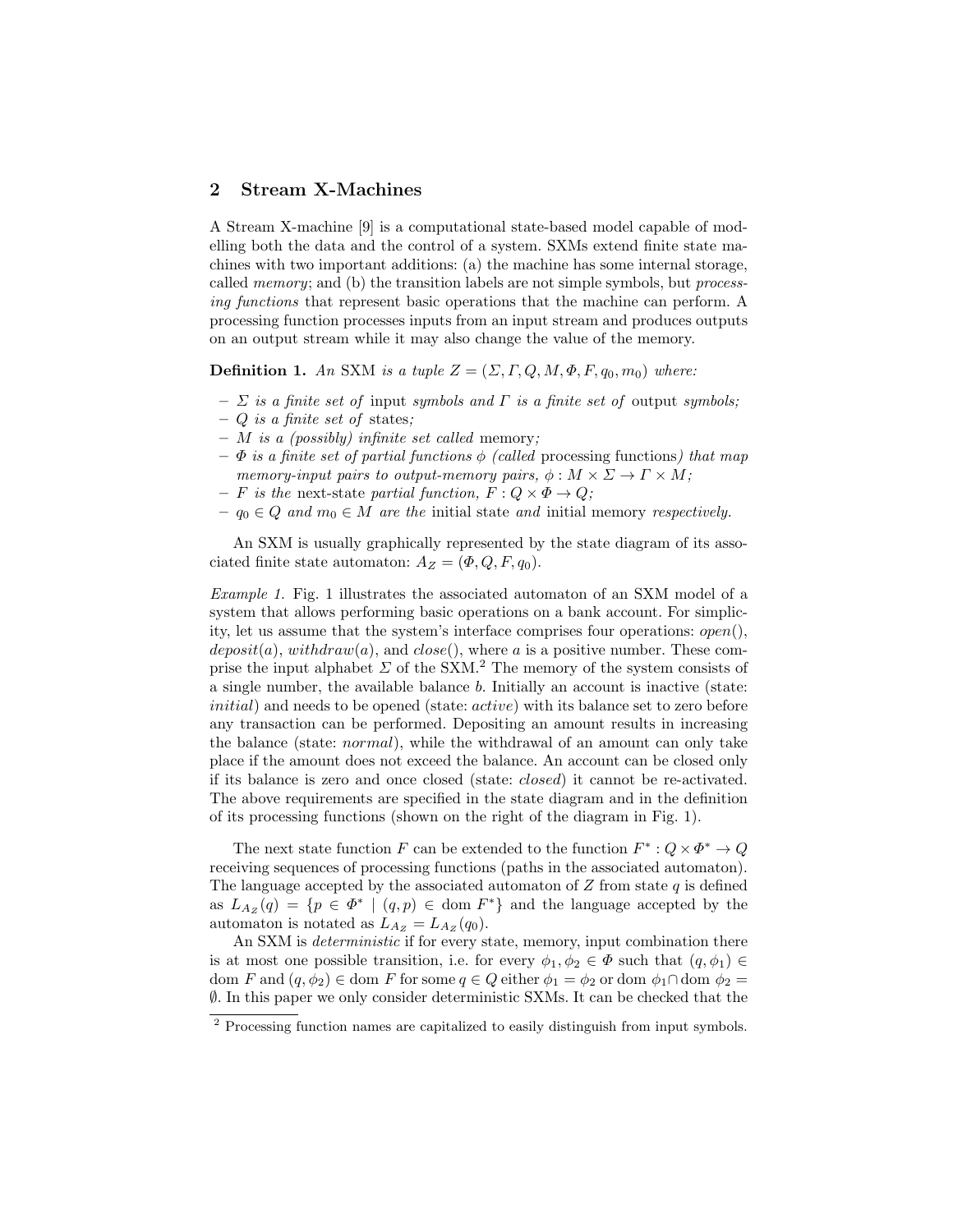

Fig. 1. A state transition diagram for an SXM modelling a bank account and its processing functions (e.g.,  $Close)$ , which are triggered by input symbols (e.g.,  $close()$ ).

account SXM is deterministic, since Withdraw and WithdrawAll, which both accept the input  $with draw(a)$  at state normal, have disjoint domains.

If  $p \in \Phi^*$  is a sequence of processing functions then the function  $||p|| : M \times$  $\Sigma^* \to \Gamma^* \times M$  associates a memory value and a stream of input symbols with the corresponding stream of output and final memory produced by following p.

An SXM Z is *completely-defined* if every sequence of inputs  $s \in \Sigma^*$  is processed by at least one sequence of functions  $p \in L_{A_Z}$  accepted by the associated automaton. Any SXM that is not completely defined can be transformed into one that is completely defined by adding at each state and for each not accepted input  $\sigma$  a self-transition labelled with the processing function  $\sigma_{error}$ . To make the account SXM completely defined we need to add the processing functions:  $Open_{error}$ ,  $Deposit_{error}$ ,  $Without_{error}$ ,  $Close_{error}$ , and use these as labels for loop transitions at the states that the corresponding inputs are refused. For simplicity these transitions are not shown in the diagram.

# 3 The SXM Testing Method

SXMs have the significant advantage of offering a testing method that under certain design-for-test conditions ensures the conformance of an IUT to a specification. The goal of the testing method is to devise a finite test set  $X \subseteq \Sigma^*$ that produces identical results when applied to the specification and the IUT only if they both compute identical functions. The main assumption that needs to be made for the IUT is that it consists of correct elementary components, i.e. the processing functions are correctly implemented. Furthermore, it is estimated that the number of states in the IUT is  $n' \geq n$ , where n is the number of states of the specification. Let  $k = n' - n$ .

There have been several improvements to the method with the aim to relax the design-for-test conditions. The main variants are briefly presented next.

### 3.1 Test Generation for Input-Complete Specifications

The original SXM testing method [12, 9] relies on the following design-for-test conditions:

– Output-distinguishability: Processing functions should be distinguishable by their different outputs on some memory-input pair, i.e. for every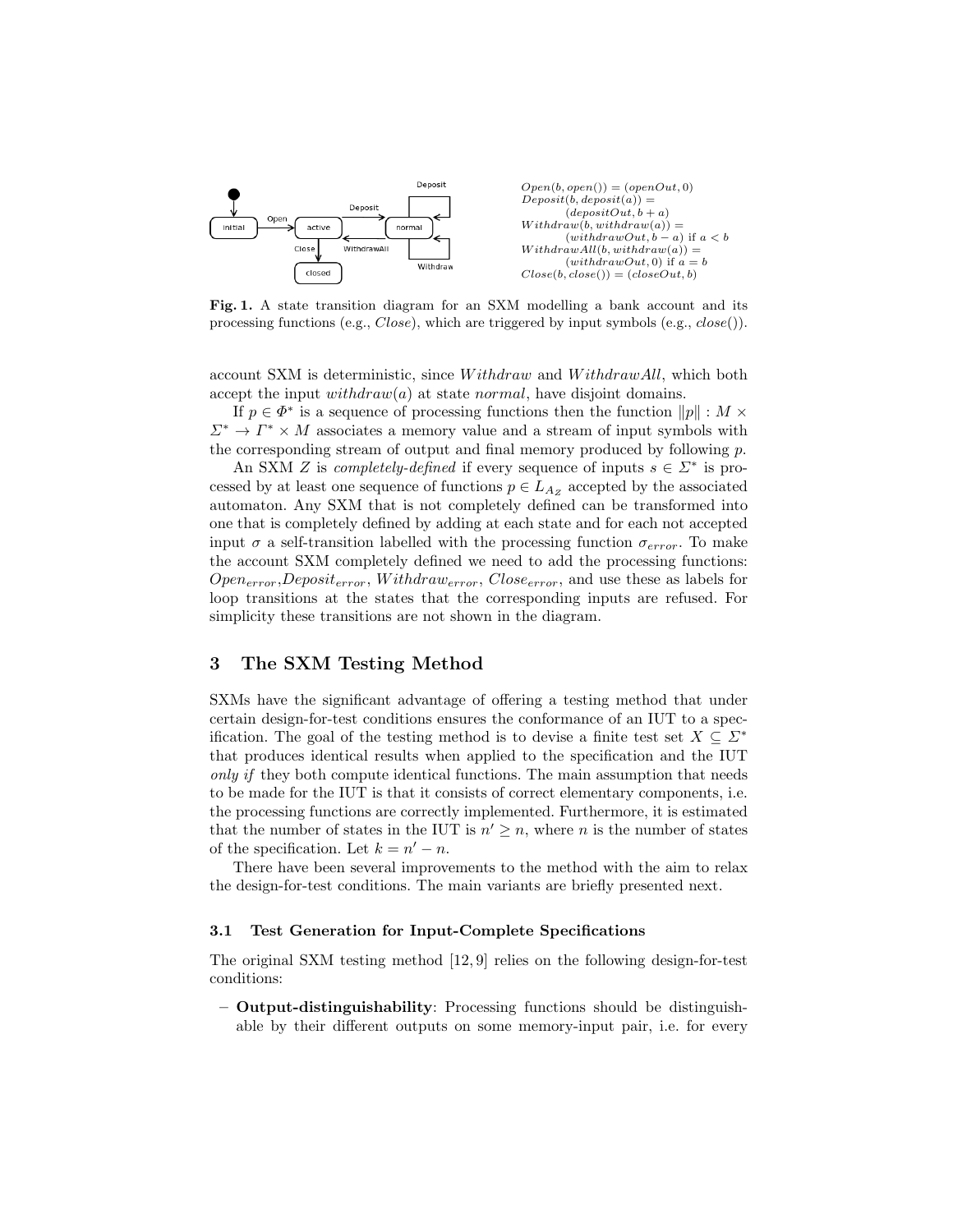$\phi_1, \phi_2 \in \Phi$ ,  $m \in M$  and  $\sigma \in \Sigma$  such that  $(m, \sigma) \in \text{dom } \phi_1$  and  $(m, \sigma) \in$ dom  $\phi_2$ , if  $\phi_1(m, \sigma) = (\gamma, m_1)$  and  $\phi_2(m, \sigma) = (\gamma, m_2)$  then  $\phi_1 = \phi_2$ .

– Controllability: Processing functions have to be input-complete w.r.t. memory, i.e. for each  $m \in M$  there is  $\sigma \in \Sigma$  such that  $(m, \sigma) \in \text{dom } \phi$ . This implies that for all memory values there should exist an input value that triggers the execution of the processing function.

The test generation is a two stage process:  $(1)$  the W method  $[2]$  is applied on the associated automaton  $A_Z$  to produce a set  $Y \subseteq \Phi^*$  of sequences of processing functions, which are then (2) translated into sequences of inputs for Z.

Y is obtained by constructing a state cover S and a characterization set W of  $A_Z$ .  $S \subseteq \Phi^*$  contains sequences to reach all states of  $A_Z$ , while  $W \subseteq \Phi^*$  contains sequences to distinguish between any two distinct states of  $A_Z$ . Each sequence  $y \in Y$  consists of three sub-sequences, i.e.,  $y = stw$ , where  $s \in S$  drives the automaton to a specific state,  $t \in \Phi^*$  attempts to exercise transition-paths up to length of  $k+1$  and w distinguishes the resulting state from any other state. Thus  $Y = S\Phi[k+1]W = S(\bigcup_{0 \le i \le k+1} \Phi^i)W$ . Note that Y may include legal as well as non-legal sequences of processing functions (positive and negative testing).

**Definition 2.** A test function  $t : \Phi^* \to \Sigma^*$  is a function that converts a sequence of processing functions to a sequence of inputs and is defined as:

$$
- t(\epsilon) = \epsilon
$$
  
-  $t(p\phi) = \begin{cases} t(p) & \text{if } p \notin L_{A_Z} \\ t(p)\sigma & \text{if } p \in L_{A_Z} \end{cases}$ 

where  $p \in \Phi^*$  is a sequence of processing functions,  $\phi \in \Phi$ , and  $\sigma \in \Sigma$  is a suitable input such that  $(m, \sigma) \in dom \phi$  and  $||p||(m_0, t(p)) = (g, m)$ , i.e. m is the attained memory after executing the path p.

Thus, for a path that belongs to the language of the associated automaton, a sequence of inputs of the same length is produced. For a path that does not belong to the language of the associated automaton, the generated input sequence is one input longer than the longest accepted prefix of the sequence. The extra input attempts to exercise the first non-existing transition. Such an input is guaranteed to exist for every processing function if the machine is controllable.

The final test suite for checking functional equivalence is:

$$
X = t(Y) = t(S\Phi[k+1]W)
$$

The controllability condition is rather strict and in most practical situations specifications are not naturally input-complete. The account SXM is not controllable since Withdraw and WithdrawAll are only defined for  $m > 0$  and  $m > 1$ respectively. If a specification is not input-complete then the specification as well as the IUT needs to be augmented with extra inputs. However, the introduction of the extra inputs might lead to several problems, since after successful testing, the extra inputs of the IUT need to be removed or hidden, with the potential danger of introducing faults to the IUT. In order to alleviate this problem, the testing method has been generalized in [11] to non-controllable specifications, as presented in the following section.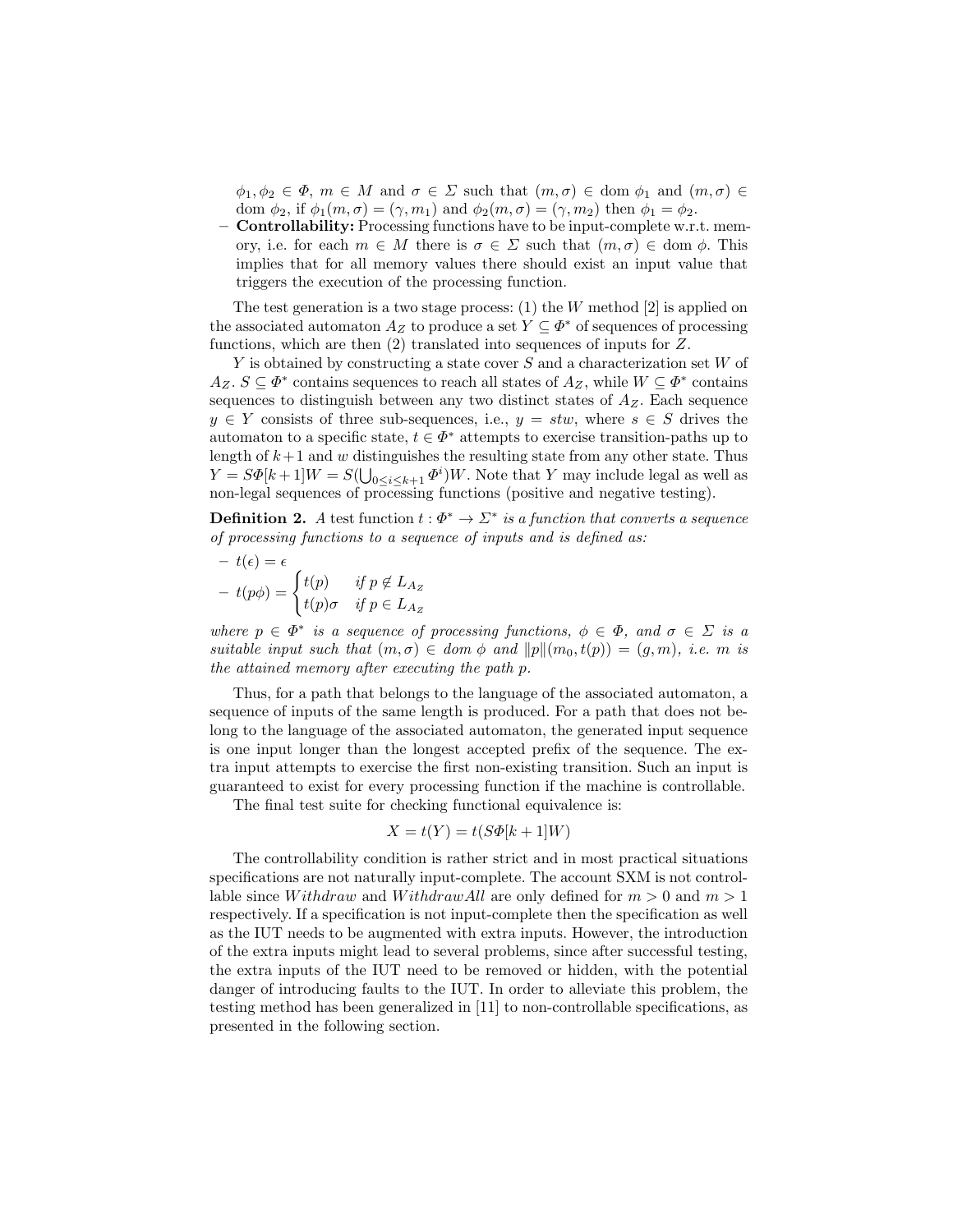### 3.2 Test Generation for Input-Uniform Specifications

In [11] the notion of realizable sequences is introduced. There may exist sequences of functions that are accepted by the automaton but they cannot be driven by any input sequence. These sequences are called non-realizable.

**Definition 3.** A sequence  $p \in \Phi^*$  is called realizable in q and m if  $p \in L_{A_Z}(q)$ and  $\exists s \in \Sigma^*$  such that  $(m, s) \in dom ||p||$ . The set of realizable sequences of Z in q and m is notated as  $LR_Z(q, m)$ . Let  $LR_Z$  be defined as  $LR_Z(q_0, m_0)$ .

A state is r-reachable if it can be reached by a realizable sequence  $p \in LR_Z$ .

**Definition 4.** A set  $S_r \subseteq LR_Z$  is called a r-state cover of Z if for every rreachable state q of Z there exists a unique  $p \in S_r$  that reaches the state q.

The set of memory values that can be attained at a state  $q$  is notated as  $MAtt(q)$  and it consists of all memory values that are the result of realizable sequences that end at state q, i.e.  $MAtt(q) = \{m \in M \mid \exists p \in LR_Z \text{ and } \exists s \in$  $\Sigma^*, \|p\|(m_0, s) = (g, m)\}.$ 

Example 2. In the account SXM, all sequences of processing functions that are accepted by the associated automaton are also realizable.  $S_r = \{ \epsilon, Open,$ Open Deposit, Open Close}. At states initial, active, and closed the only attainable memory is  $m = 0$ ; at state *normal*,  $m > 0$ .

**Definition 5.** A set  $Y \subseteq \Phi^*$  r-distinguishes between  $q_1$  and  $q_2$  if for every  $m_1 \in MAtt(q_1)$  and every  $m_2 \in MAtt(q_2)$  there exist sequences in Y that are realizable either in  $m_1$  and  $q_1$  or in  $m_2$  and  $q_2$  but not in both of them, i.e.  $LR_Z(q_1, m_1) \cap Y \neq LR_Z(q_2, m_2) \cap Y$ .

The proposed testing method has replaced the controllability condition with a less strict design-for-test condition that requires the specification to be inputuniform. When a specification is input-uniform, the inputs that will drive a sequence of functions can be selected one at a time. If a sequence  $\phi_1, \ldots, \phi_n$  is realizable and the specification is input-uniform and  $\sigma_1, \ldots, \sigma_{n-1}$  is any input sequence that drives the sequence  $\phi_1, \ldots, \phi_{n-1}$  then there always exist an input  $\sigma_n$  that will drive the next function  $\phi_n$ . This implies that the specific choices of the previous inputs do not influence the choice of the inputs that follow.

Since the model is not required to be controllable the test generation method cannot rely on the  $W$  method. It is based on a state counting approach involving the construction of the cross-product machine of the specification and the IUT.

Example 3. The account SXM is not input-uniform as it can be illustrated with the following example: Although the sequence  $Open\:Deposit\:Without\:is\:real$ izable, for instance with the sequence:  $open() \text{ deposit}(2) \text{ with } draw(1)$ , a different choice of inputs for *Open Deposit* as  $open()$  *deposit*(1) does not allow to find any input for  $Without$ , since the balance is 1 and withdrawing the least amount of 1 is not possible (the guard condition for *Withdraw* is  $a < b$ ). The *withdraw*(1) input will fire the *WithdrawAll* function instead.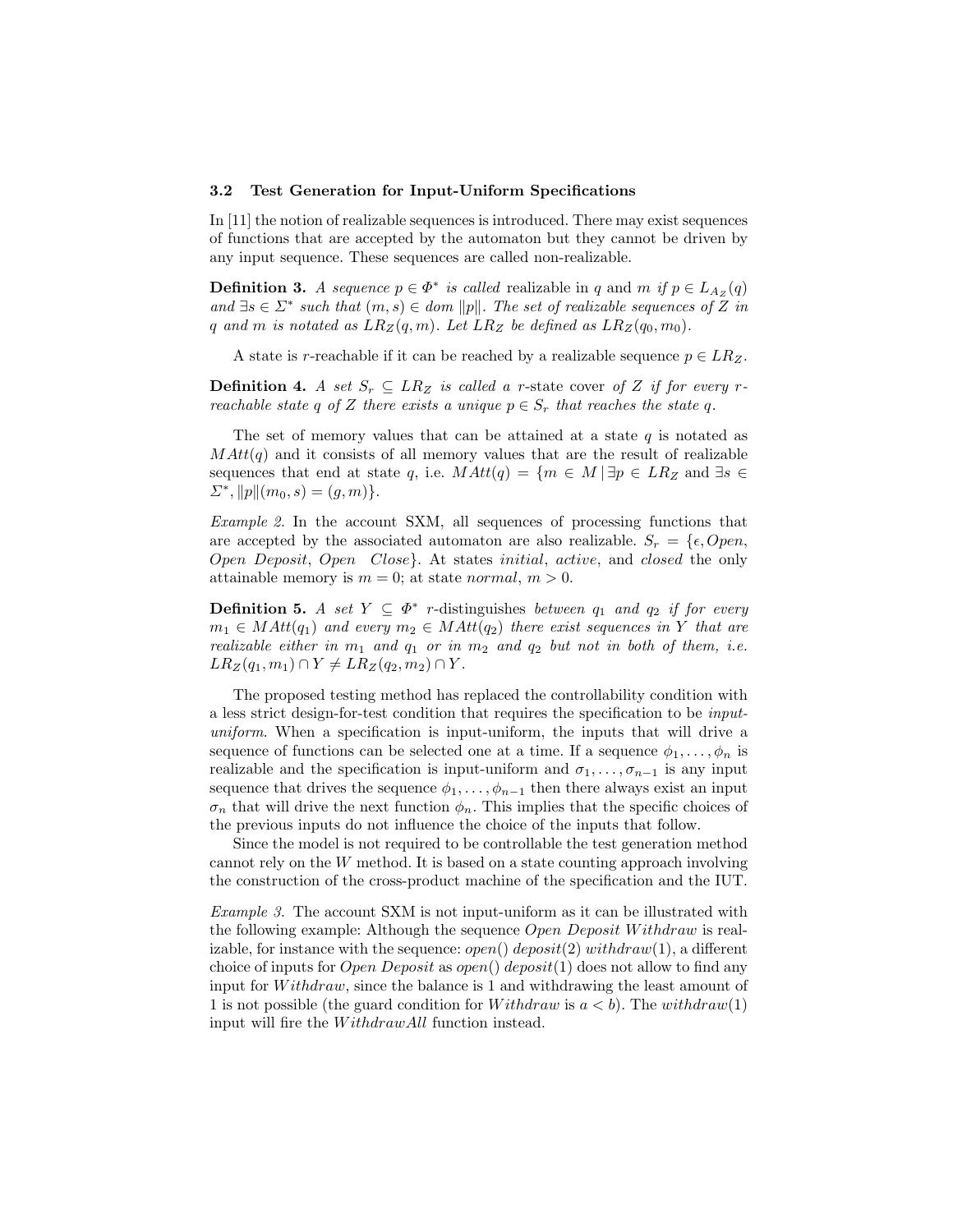### 3.3 Test Generation for Generic Specifications

An even more general approach was proposed in [13], in which the only required design-for-test condition is output-distinguishability. The test generation method is also based on state counting using the cross-product automaton of the specification and the implementation.

On the other hand, the condition required for distinguishing states has been strengthened: two states will have to be separable, i.e. distinguished by two realizable sequences with overlapping domains.

**Definition 6.** A pair of states  $(q_1, q_2)$  is separable if there exists a finite set of sequences Y such that  $\forall m_1 \in MAtt(q_1), m_2 \in MAtt(q_2)$ , there exists  $p_1 \in$  $LR(q_1, m_1) \cap Y$  and  $p_2 \in LR(q_2, m_2) \cap Y$  such that dom  $p_1 \cap dom \ p_2 \neq \emptyset$ .

**Definition 7.** A set  $W_s \subseteq \Phi^*$  is called a separating set of Z if it separates (distinguishes) between every pair of separable states of  $Z$ .

Example 4. The state initial in the account SXM is separable from all other states since the sequences *Open* and *Open<sub>error</sub>* have overlapping domains; at any m they accept the sequence  $open()$ . A separating set that separates all state pairs for the account SXM is:  $W_s = \{Open, Open_{error}, Close, Close_{error},$ WithdrawAll, Withdraw<sub>error</sub>.

An important theoretical result presented in [13] involves the case in which  $S_r$  reaches all states of Z and  $W_s$  separates all pairs of states in Z. In that special case the testing method reduces to a variant of the W-method:

$$
Y = UW_s = ((S_r\Phi[k+1]) \cap L_{A_Z})W_s
$$

Furthermore, the testing method requires that all sequences of  $U = (S_x \Phi)k +$ 1])∩ $L_{A_Z}$  are realizable, i.e. it is required that  $U \subseteq LR_Z$ . Note that the sequences of processing functions of maximum length  $k + 1$  that follow the r-state cover are limited to those that are accepted by the associated automaton.

In the SXM account example the set  $S_r$  covers all states, the set  $W_s$  distinguishes between all pairs of states and  $U$  is realizable, therefore the testing method can be applied for functional equivalence.

# 4 The JSXM Tool

JSXM [3] is a tool, developed in Java, that allows the specification of SXM models, their animation and most importantly the automated test generation.

Animation of the model means the execution of the model by providing an input stream and observing the resulting output stream. The interactive or batch animation, which are supported by the tool, allow the model designer to validate the specification, i.e. ensure that the correct functionality is modelled.

Once a model is validated, it can be used for the automated generation of test cases. The test cases that are generated by JSXM are in XML format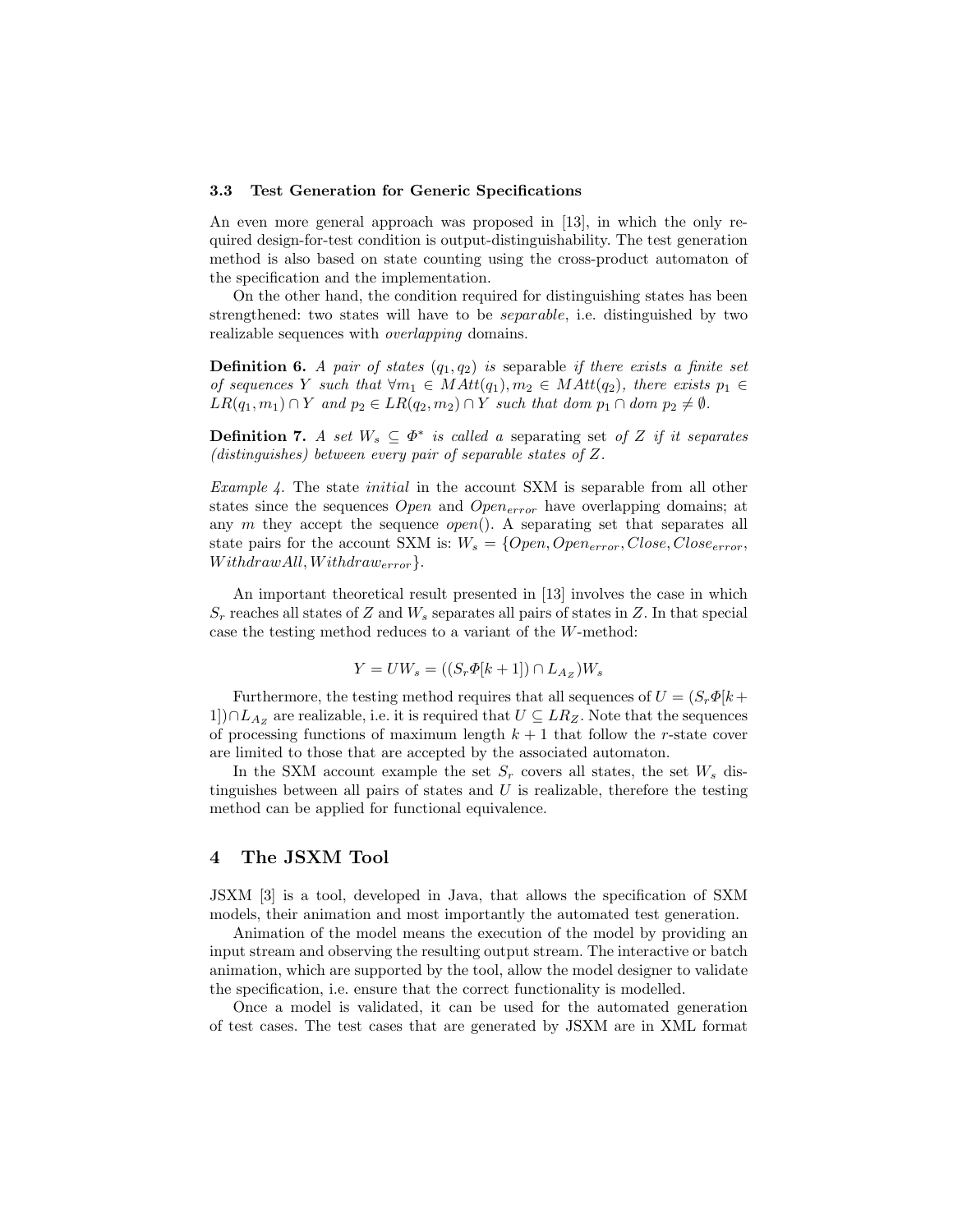and they are independent of the technology or programming language of the implementation. These general test cases can then be transformed by the JSXM tool to test cases in the programming languages of the IUT.

In the following sections we briefly describe the JSXM modelling language and the associated tool suite.<sup>3</sup>

# 4.1 The JSXM Modelling Language

The JSXM modelling language is an XML-based language with Java in-line code. This allows software engineers who are familiar with these widespread technologies to model systems in a formalism that allows the automated generation of test cases and removes the barrier of having to learn a new notation.

The states and the transitions are described in XML. An extract of the JSXM code<sup>4</sup> for representing the state transition diagram of Fig. 1 is provided below:

```
<states><state name="initial" /> <state name="active" /><br>
<state name="closed" /> <state name="normal" />
\langle/states\rangle<initialState state="initial" />
<transitions>
\langle transition from="initial" function="Open" to="active" />
   <transition from="active" function="Close" to="closed" />
<transition from="active" function="Deposit" to="normal" />
...<br>
</transitions>
```
The input and the output symbols are also described in XML code. Input and output symbols can be basic symbols (such as openRequest) or compound symbols carrying arguments, as for example the *deposit*(*amount*) input that carries an integer argument. The types of the arguments are specified as XSD types. The modeller can extend the types with any user-defined complex XSD type. The outputs are structured in a similar way to inputs:

```
<inputs>
  \langleinput name="open" /\langleinput name="close" />
  \langleinput name="deposit">
     \langle \text{arg name} = \text{"amount"} type="xs:int" \langle \rangle</input>
  \langleinput name="withdraw">\langle \text{arg name} = \text{"amount"} type="xs:int" \langle \rangle\langle/input\rangle\langle/inputs>
                                                              <outputs>
                                                                 <output name="openOut" />
<output name="closeOut" />
                                                                <output name="depositOut">
                                                                   <result name="amount" type="xs:int" />
                                                                \langle/output\rangle<output name="withdrawOut">
                                                                   <result name="amount" type="xs:int" />
                                                                 \langle/output\rangle\langle/outputs>
```
The memory and the body of the processing functions are written in in-line Java code. This allows the definition of any complex Java data structure as the memory of the system.

```
\langlememory\rangle\langle declaration> int balance \langle/declaration> \langleinitial> balance = 0 \langle/initial>\langle/memory\rangle
```
<sup>3</sup> The tool can be downloaded from http://www.jsxm.org

<sup>4</sup> The complete JSXM specification for the SXM account can be found at http://www.jsxm.org/SEFM2012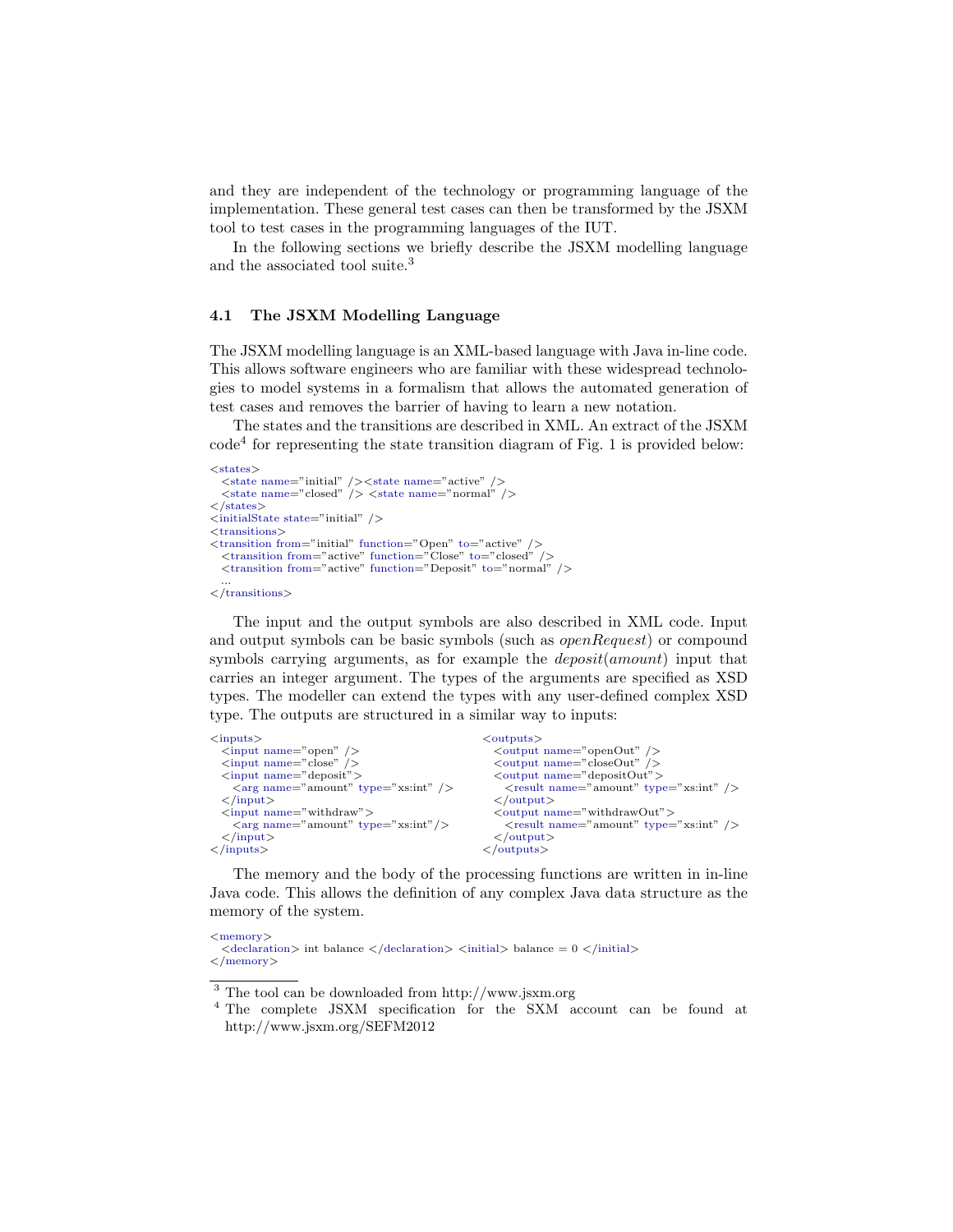Processing functions are specified by defining their inputs, outputs, preconditions (specifying the domain of the function) and effects on the memory. For brevity only one processing function is shown. Note the *object.get.par*() approach for retrieving the parameter par of compound inputs and outputs.

```
\langle function name="Withdraw" input="withdraw" output="withdrawOut">
  \langle precondition > balance > withdraw.get_amount() \langle /precondition >
  \epsiloneffect>balance = balance - withdraw.get_amount();
    withdrawOut.set amount(withdraw.get amount());
  </effect>
</function>
```
# 4.2 Test Generation Process

The JSXM tool implements the extended W-method for generic specifications (Section 3.3) for the generation of the test set. For the test generation process the modeller needs to provide:

- a JSXM specification of the SXM model Z.
- an r-state cover  $S_r$  and a separating set  $W_s$
- a set of input generators (explained in detail in Section 4.3).
- the estimated difference  $k$  of states between the IUT and the specification.

The test generation process consists of the following steps:

- 1. It is being checked that all states of Z are r-reachable by  $S_r$ .
- 2. The set  $S_r \Phi[k+1]$  is generated.
- 3. The generated set is restricted to these sequences that are accepted by the associated automaton:  $U = (S_r \Phi[k+1]) \cap L_{A_z}$
- 4. It is being checked that all generated sequences are realizable, i.e.  $U \subseteq LR_Z$ .
- 5. The sequences of the characterization set  $W$  are attached to the generated sequences yielding:  $U W_s = ((S_r \Phi[k+1]) \cap L_{A_Z}) W_s$
- 6. The resulting set of sequences is optimized: any sequence that is a proper prefix of another sequence in the set is removed from the set, since any faulty behaviour produced by this proper prefix will be identified during the animation of the prefix as part of the longer sequence.
- 7. All sequences of processing functions are transformed to sequences of inputs generated by the input generators. During this step it is expected that some of the sequences will not be realizable (at their  $W_s$  postfix) as formally described in the definition of the test function.
- 8. Finally, all the input sequences are fed to the animator that acts as an oracle and provides the expected output sequences.

As described in Section 3.3, if  $W_s$  separates all pairs of states and all sequences in step 4 are realizable, then the resulting suite is sufficient to guarantee the functional conformance of the implementation to the specification.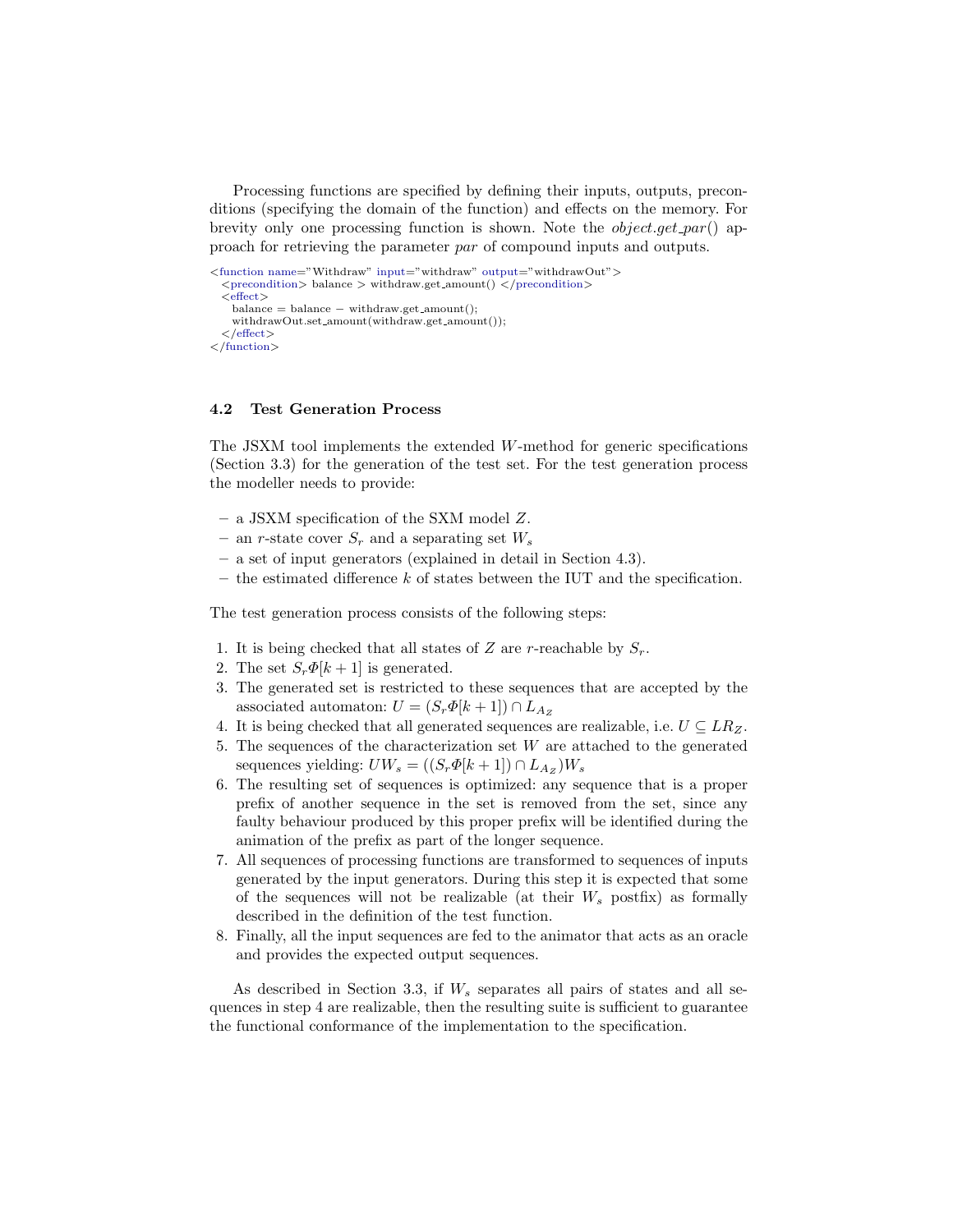#### 4.3 Input Generators

The test function transforms sequences of processing functions to sequences of inputs. The modeller has to define for each processing function an input generator function.

An input generator function is a (partial) function  $in_{\phi}: M \to \Sigma$  for  $\phi \in \Phi$ . The input generator guarantees to find an input, if the memory is in the domain of the input generator. Otherwise a suitable input does not exist to make the function fire. We could define the following input generators for the account:

 $in_{Deposit}(balance) = 100$ 

 $in_{Without} (balance) = 1$  if  $balance > 1$ 

 $in_{WithoutAll}(balance) = balance$  if balance > 0

The transformation of a sequence  $p \in \Phi^*$  of processing functions to a sequence of inputs is recursively defined as:

$$
- t(\epsilon) = \epsilon
$$
  
-  $t(p\phi) = \begin{cases} t(p)in_{\phi}(m) & \text{if } p \in LR_Z \text{ and } m \in \text{dom } in_{\phi} \\ t(p) & \text{otherwise} \end{cases}$ 

where m is the memory attained after the sequence  $t(p)$ , i.e.  $||p||(m_0, t(p)) =$  $(g, m)$ . From the definition it is clear that it is being assumed that the specification is input-uniform. In what follows we discuss what are the practical limitations of this assumption and how they may be overcome.

If the specification is controllable then the processing functions are inputcomplete w.r.t. memory, which implies that for every possible memory value there exists an input that triggers the function and therefore  $in_{\phi}$  can also be totally defined. If the specification is input-uniform and the input generator is defined for all attainable memory values, then the algorithm is able to find suitable input sequences for all realizable sequences of processing functions.

If, however, the specification is not input-uniform, the generation of inputs for realizable sequences is not generally guaranteed as it is illustrated in the following example. The input generators defined above for the account SXM would fail to generate appropriate inputs for the following long but still realizable sequence: Open Deposit Withdraw<sup>100</sup>, in which 100 Withdraws follow a Deposit. The sequence could still be made realizable by increasing the amount parameter of the *deposit*(100) input that was generated for *Deposit*. So the input generators successfully generate input values up to a certain length of the function sequence.

The length of the function sequences depends on  $k$ . Even in the cases of non input-uniform specifications, the modeller can carefully design the input generators in such a way so that the specification "behaves" uniformly for all bounded-sequences that will be generated for the selected  $k$ . In most practical situations  $k$  takes small values (usually less than 5). Larger  $k$  values are not expected to reveal new errors (unless the implementation is grossly erroneous) and are computationally expensive for producing the test sets, since the number of test cases and the total length of the test set depend exponentially on  $k$ .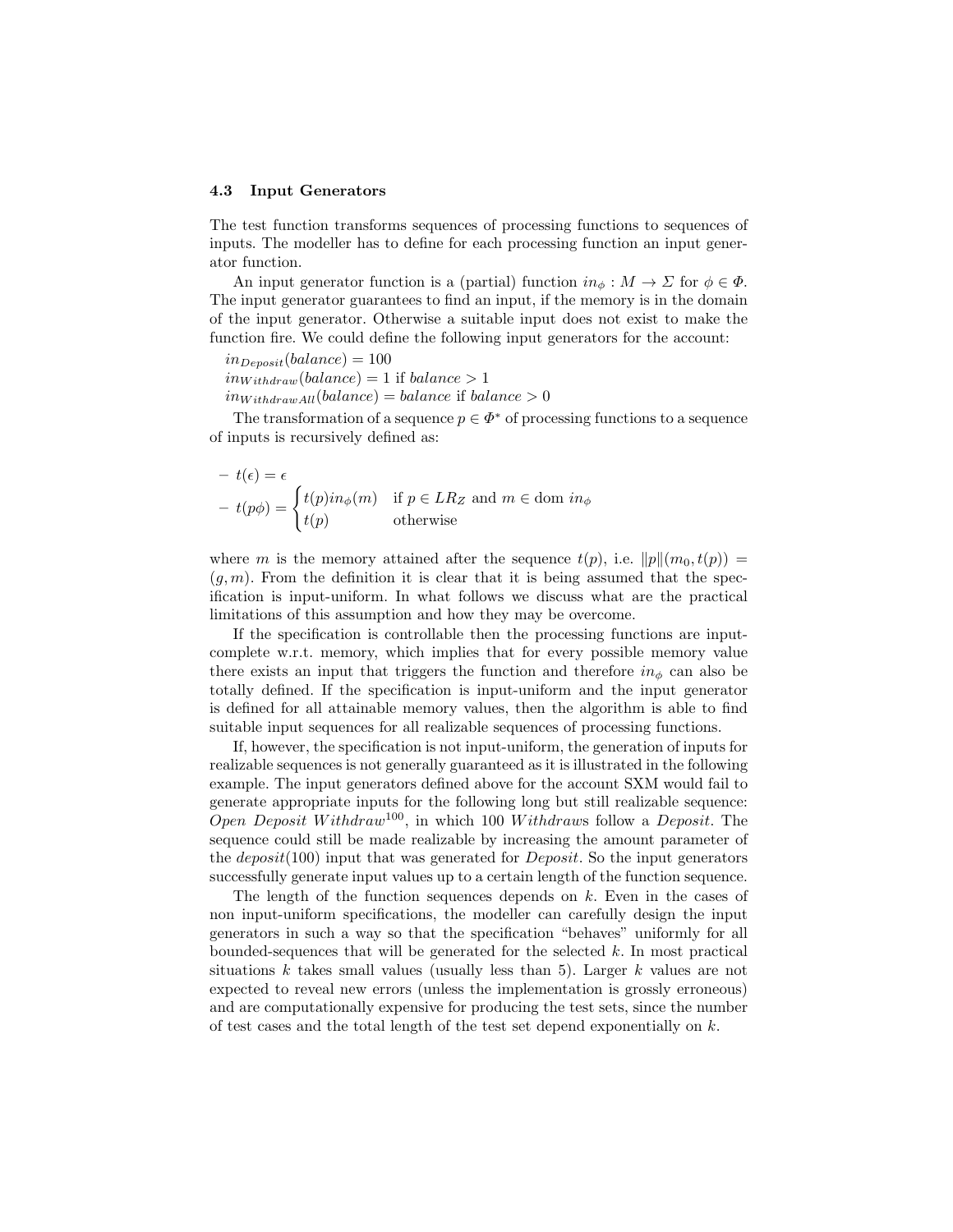Nevertheless, we are investigating solutions that will generalise the input generators so that all realizable sequences can be generated. We are currently examining the possibility of applying constraint satisfaction techniques to solve this problem. If we need to generate an input sequence for: Open Deposit Withdraw Withdraw Withdraw, the following symbolic input sequence could be generated:  $deposit(x)$  withdraw $(w_1)$  withdraw $(w_2)$  withdraw $(w_3)$ , with the related arithmetic constraints that need to be solved:  $x > 0, w_1 < x, w_1 + w_2 <$  $x, w_1 + w_2 + w_3 < x$ . A constraint solver could return the following values:  $x = 4, w_1 = w_2 = w_3 = 1$ , which would make the sequence realizable.

# 4.4 Generated Test Cases and Transformation

For the input-output test cases to be produced, all the input sequences are fed to the JSXM animator, which acts as an oracle, and the resulting output sequences are recorded. The resulting test cases (pairs of input and output sequences) are stored in a XML file<sup>5</sup> in a programming language independent format.

In order to execute the tests on the IUT, the language independent generated test cases need to be transformed to the programming language of the IUT. This is the task of a test transformer. The JSXM tool allows modellers to extend the tool by defining their own test transformer for any programming language. Currently the JSXM test suite offers a JUnit test transformer, which transforms the abstract test cases into JUnit test cases.<sup>6</sup>

## 4.5 IUT Wrappers

Since the SXM model and the IUT are at different levels of abstraction, a wrapper (or adapter) is needed that will translate IUT values back to model values. In the case of Java testing, a wrapper class consists of wrapper methods for each method of the class under test. All control flow paths within a method should produce some observable result: either a returned value or an exception. These results are then translated by the corresponding wrapper method to values that will be compared by the test engine with the model outputs.

For example, a Java method public void open() may perform some processing (change the internal state) but it is not expected to return any result. For the purpose of testing, however, the implementation needs to satisfy the observability design-for-test condition. A wrapper wraps the method call and, depending on the outcome, returns the expected output that will be matched with the output of the model (e.g.,  $openOut$ ). Similarly, if the *open* method throws an exception (because it could not be executed) the exception has to be caught by the wrapper and a model output should be returned (e.g., openError).

<sup>5</sup> The generated XML file can be found at http://www.jsxm.org/SEFM2012.

 $^6$  The generated JUnit test cases can be found at http://www.jsxm.org/SEFM2012.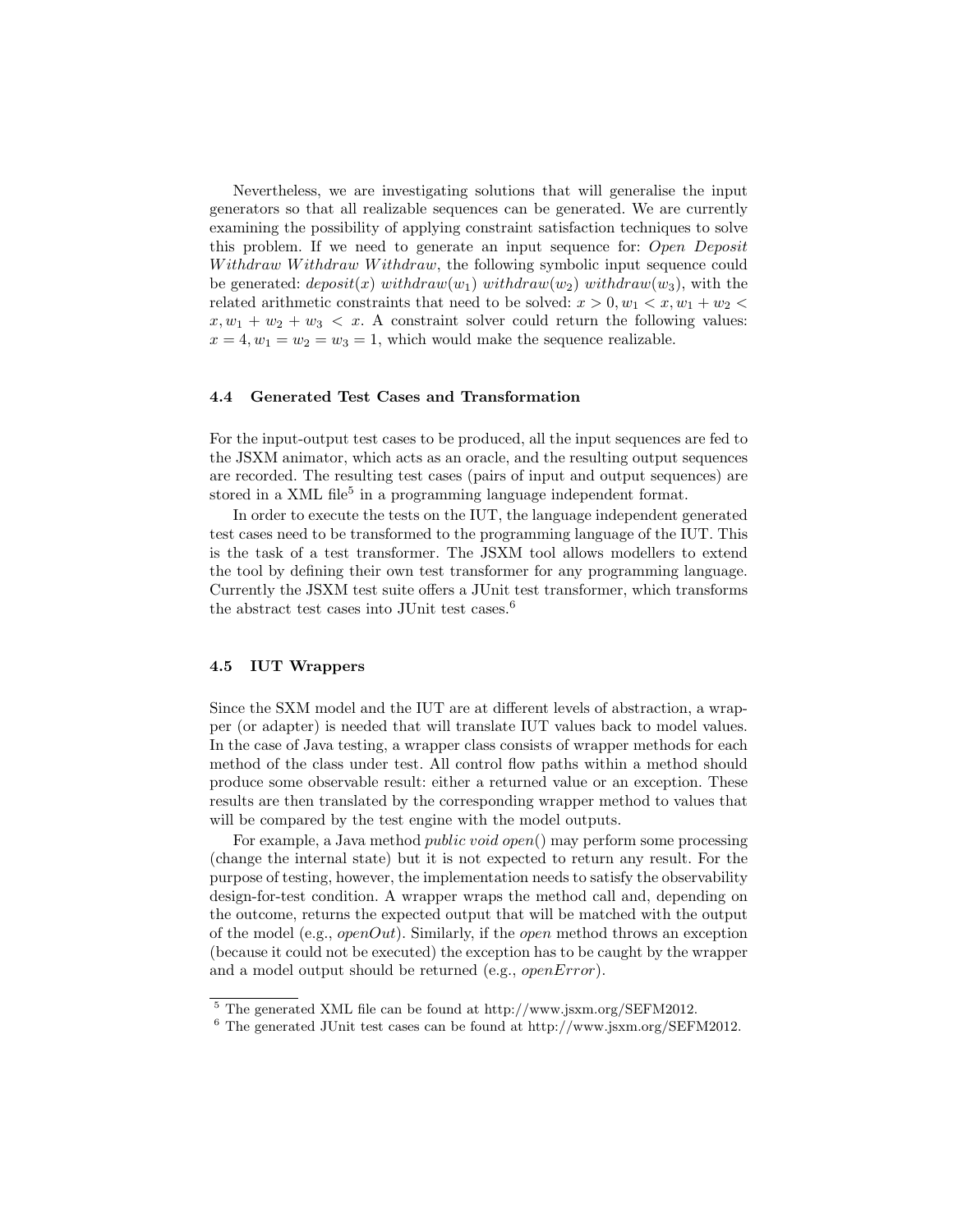### 4.6 Interacting JSXM Models and Incremental Testing

By using interacting SXM models one can perform automated incremental testing of classes that are based on other classes.

This is achieved via a special type of parameters in SXM specifications, which is the sxm type. Values of this type are instances of SXM models. The interaction of SXM instances resembles the object-oriented method invocation: an SXM, within the effect of a processing function, may send a "message", in the form of an input symbol, to another SXM, which produces an output, which is returned to the sender SXM.

In the following example we present the memory, a processing function and its corresponding input from a borrower SXM. The borrower may borrow a book if a book is available. A separate book SXM model exists, which specifies the behaviour of a book (borrowing, returning, checking availability).

```
<memory><declaration> BookSXM book; </declaration><initial> book = null; </initial>
\langle/memory\rangle\langleinputs>\langleinput name="borrowBook" \langle \rangle\langlearg name="book" type="sxm"/\rangle\langle/input\rangle\langle/inputs\rangle<functions>
  <function name="BorrowBook" input="borrowBook" output="borrowBookOut">
    <precondition> ((BookSXM) (borrowBook.get book())).isAvailable().result; </precondition>
    <effect>book = (BookSXM) borrowBook.get book();
      book.setBorrowed();
    </effect>
  </function>
</functions>
```
Through the BorrowBook processing function, the borrower SXM instance sends the input  $isAvailable()$  to a book SXM instance. The book SXM instance is being animated with this input and an output is produced, which is returned to the borrower SXM instance.

Test sets are generated separately for each SXM and its corresponding class and programs can be incrementally tested. This incremental approach removes the need to create a separate flat model which specifies the whole system.

# 5 Evaluation

### 5.1 Validation of the JSXM Tool in Existing Applications

The JSXM tool has been used and practically validated in several application scenarios described briefly below. All the applications are from the area of serviceoriented computing and Web services. The XML-based specifications of JSXM and the capability to extend the input types by user-defined XSD types facilitate easier integration with Web technologies and related XML-based Web service standards.

In [5] SXMs are utilised for modelling the behavioural specification of Web services and the SXM testing method is used for generating test cases, which verify that the service implementations conform to their specification. This approach is further elaborated in [18] where JSXM is used as the main tool in a framework for the validation and verification of Web services.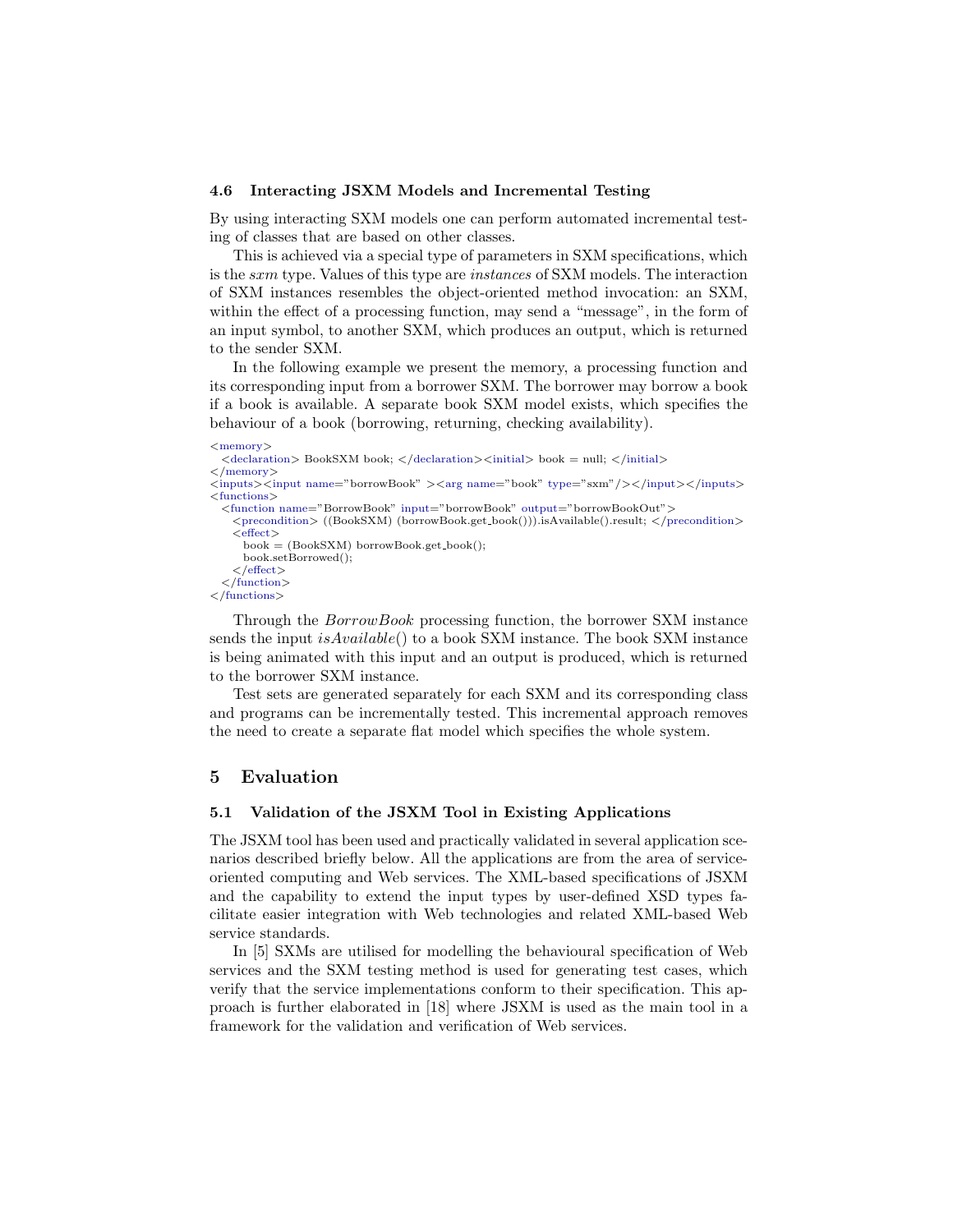The animation capability of the JSXM tool (execution of SXM models) enables the run-time verification approach that is presented in [6]. The animator serves as an oracle that provides the expected outputs for the purpose of run-time monitoring of Web services. JSXM provides an API that allows calling the animator's methods programmatically. This API is utilised in the implementation of the run-time verification architecture described in [1].

In [7] a novel approach is proposed for just-in-time testing of conversational Web services. The aim of just-in-time testing is to detect potential problems (functional inconsistencies) in service implementations and to pro-actively trigger adaptations of the service-based application. The JSXM and its test generation capability is utilised in order to automatically generate test cases on the fly without any human intervention and to test the service before its invocation.

It is important to notice that in all these applications the SXM testing method, and its realization through the JSXM tool, managed to successfully identify errors in the implementations, even with small values of  $k \leq 2$ . Furthermore, although the SXM testing method is based on the assumption that the basic processing functions are correctly implemented in the IUT, the generated test set managed to reveal not only control flow errors but also errors in the implementation of the functions. This implies that practically SXM testing is also able to reveal functional mismatches in the processing functions, although this capability is not theoretically guaranteed. This capability is demonstrated in the next section on the example of the account SXM.

### 5.2 Effectiveness and Efficiency of the Test Generation

To demonstrate the effectiveness of the generated test set we have performed mutation testing on the Java class Account, which is the implementation of the account SXM. Mutation testing was performed with Jumble [14], which is a class level mutation testing tool that works in conjunction with JUnit. The test set generated from JSXM for  $k = 0$  managed to kill all 19 mutants.<sup>7</sup> The mutants changed both control logic of the program (negated conditionals, boundary values in conditions) as well as assignments within program paths (arithmetic operators, assigned values).

Concerning the efficiency of the test generation process, Table 1 shows the number of test cases generated and the time required for the test generation for different values of k. The test generation was performed on a Quad Core i7, 2.5 Ghz. The absolute times in seconds are provided only as an indication.

**Table 1.** Number of generated test cases and generation time for different values of  $k$ .

| number of test cases    |      | -84.     | 5293 |  |
|-------------------------|------|----------|------|--|
| time to generate (sec)! | 1.06 | ${).}26$ | 1.67 |  |

<sup>7</sup> A description of the mutants can be found at http://www.jsxm.org/SEFM2012.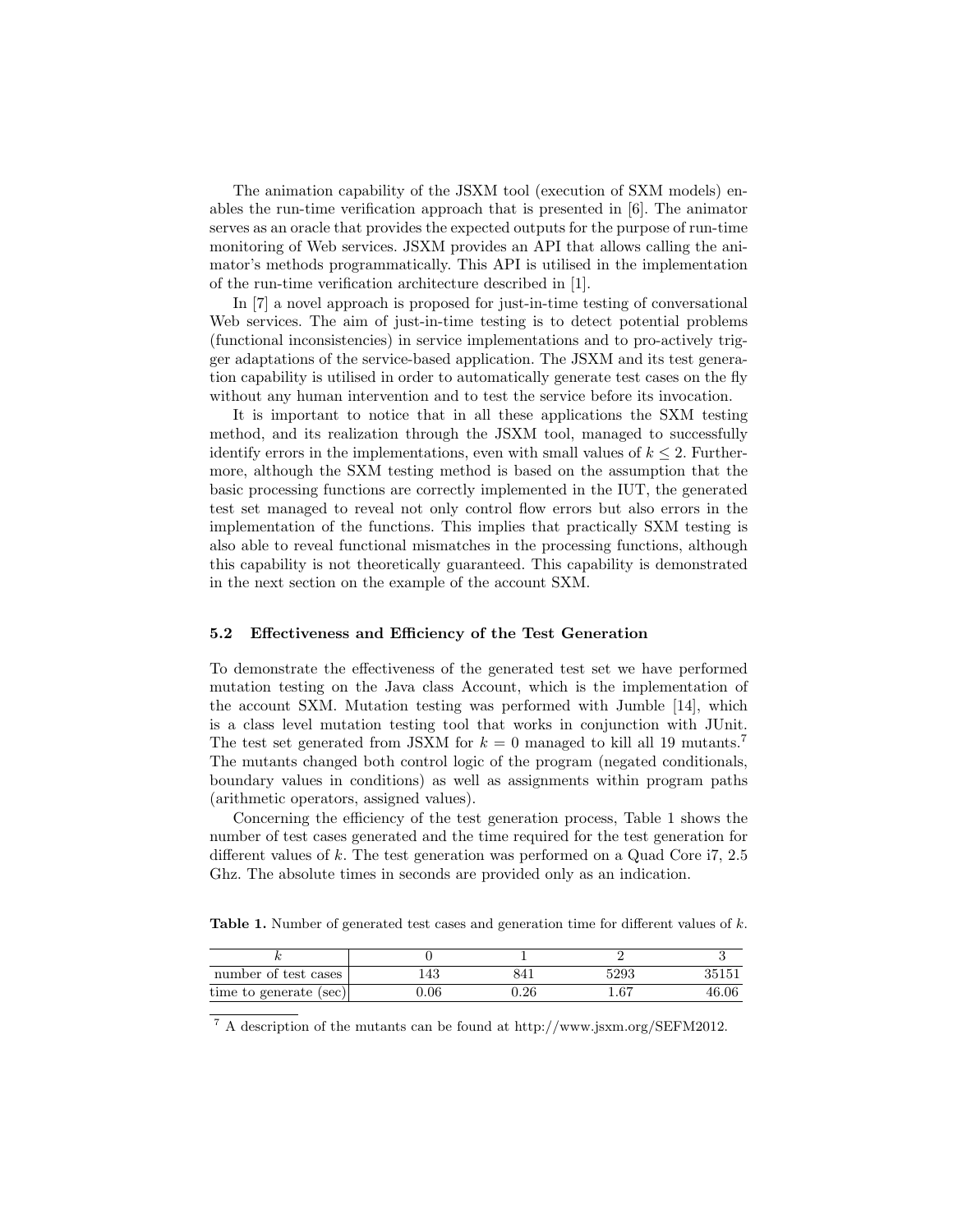# 6 Related Tools

Currently, a small number of tools is available for SXMs. Most tools are concerned with the modelling and the animation of SXM models.

The Flexible Large-scale Agent Modelling Environment (FLAME) [10] is a framework that uses SXMs for modelling agent-based systems and for generating simulations in C. The FLAME framework provides an XML-based specification language, referred as XMML, for creating specifications that serve as models of the behaviour of agents. In-line C code is used for defining the behaviour of the processing functions, similarly as JSXM uses in-line Java code. FLAME includes Xparser, which is a parser for parsing XMML, in order to automatically generate simulation programs in C that can run models efficiently on HPCs [16].

X-system [15] is a tool that facilitates the modelling and the animation of SXMs. X-system has been implemented in Prolog and uses the X-Machine Definition Language (XMDL) for writing the specifications. XMDL was later extended by XMDL-O [4], which supported an object-based notation. Both languages are supported by the X-system, which is used mainly for animation of models.

Ma et al. [17] describe a tool for SXM models and the automatic generation of tests. It is not evident if this tool is capable of generating concrete test cases (sequences of inputs), since the authors demonstrate only the generation of processing function sequences (first step of the test generation process).

To the best of our knowledge, JSXM is the only tool available for automatically generating concrete (executable) test cases based on the SXM testing method. Neither FLAME nor X-system are known to be able to generate concrete test cases.

# 7 Conclusions

In this paper we have presented the JSXM tool for automated testing. The tool builds on the SXM formalism and implements an extension of the W method for generating test sets that are able to guarantee the functional conformance of an IUT to its specification. Currently the JSXM test generation is guaranteed to work in the case of input-uniform specifications. In Section 4.3, however, we have discussed and demonstrated through an example, that the test generation can practically work even in the case of some non input-uniform specifications.

Additionally, the JSXM language allows the definition of interacting SXM model instances. This feature enables the incremental testing of object oriented programs, where each class is separately modelled as an SXM.

The tool's applicability has been demonstrated in several application scenarios from the area of Web service testing, monitoring and run-time verification.

In the future we intend to change the input generators so that the test generation works for generic specifications. We also intend to implement the test generation based on state-counting, so that the tool covers also cases of specifications in which not all states are separable.